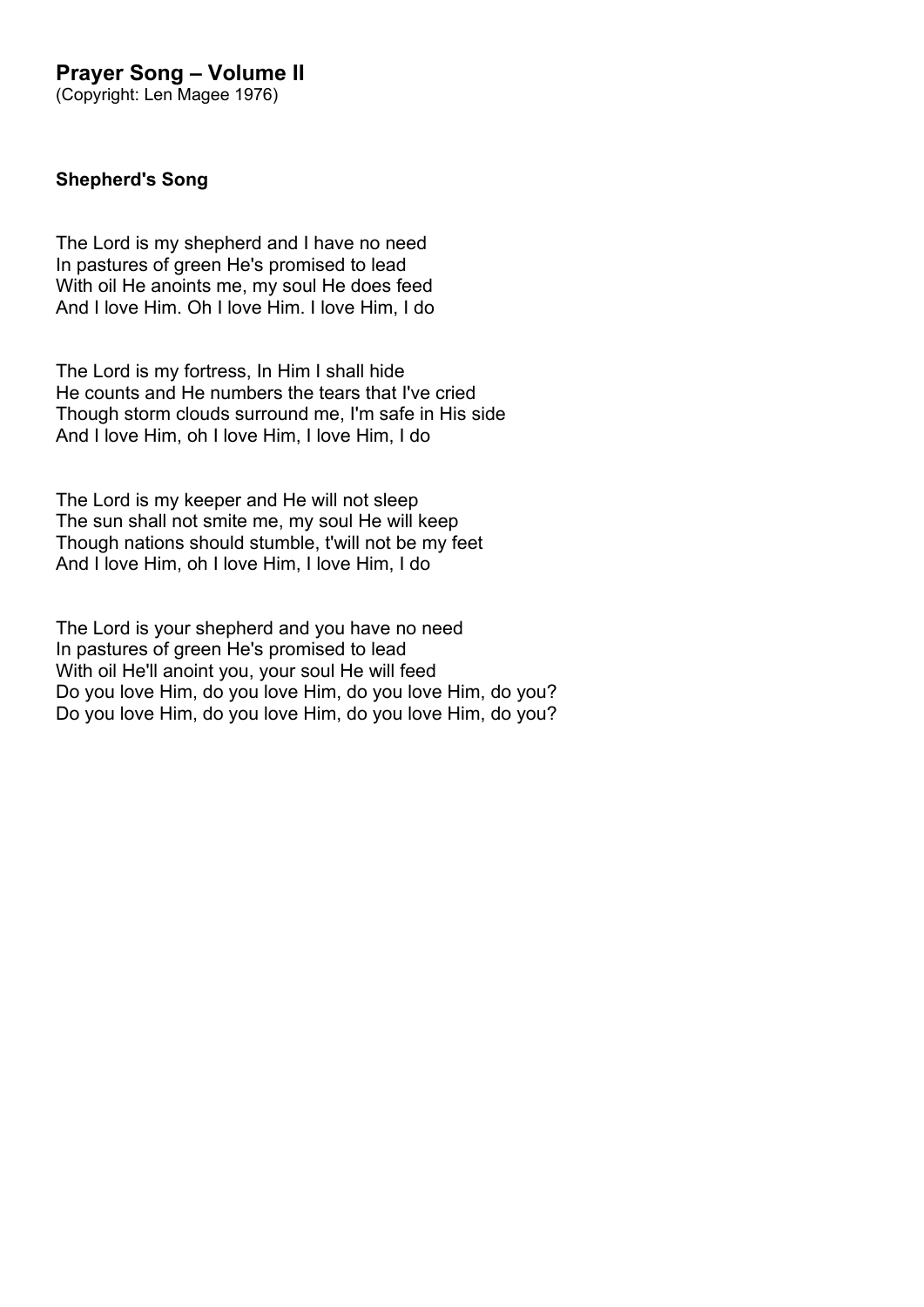## **He's Changing Me**

(Composed by Jensen-Hilton)

Everything is different now Satisfaction I have found My life has been made new That's what God can do Today I have a better life I am free from sin and strife He can do the same for you That's what God can do From glory to glory He's changing me My eyes once blind but now I see He's changing me The sinner that I was No more am I because God's wonderful love is still changing me Ah, gone are my yesterdays I'm growing more like Him each day From glory to glory He's changing me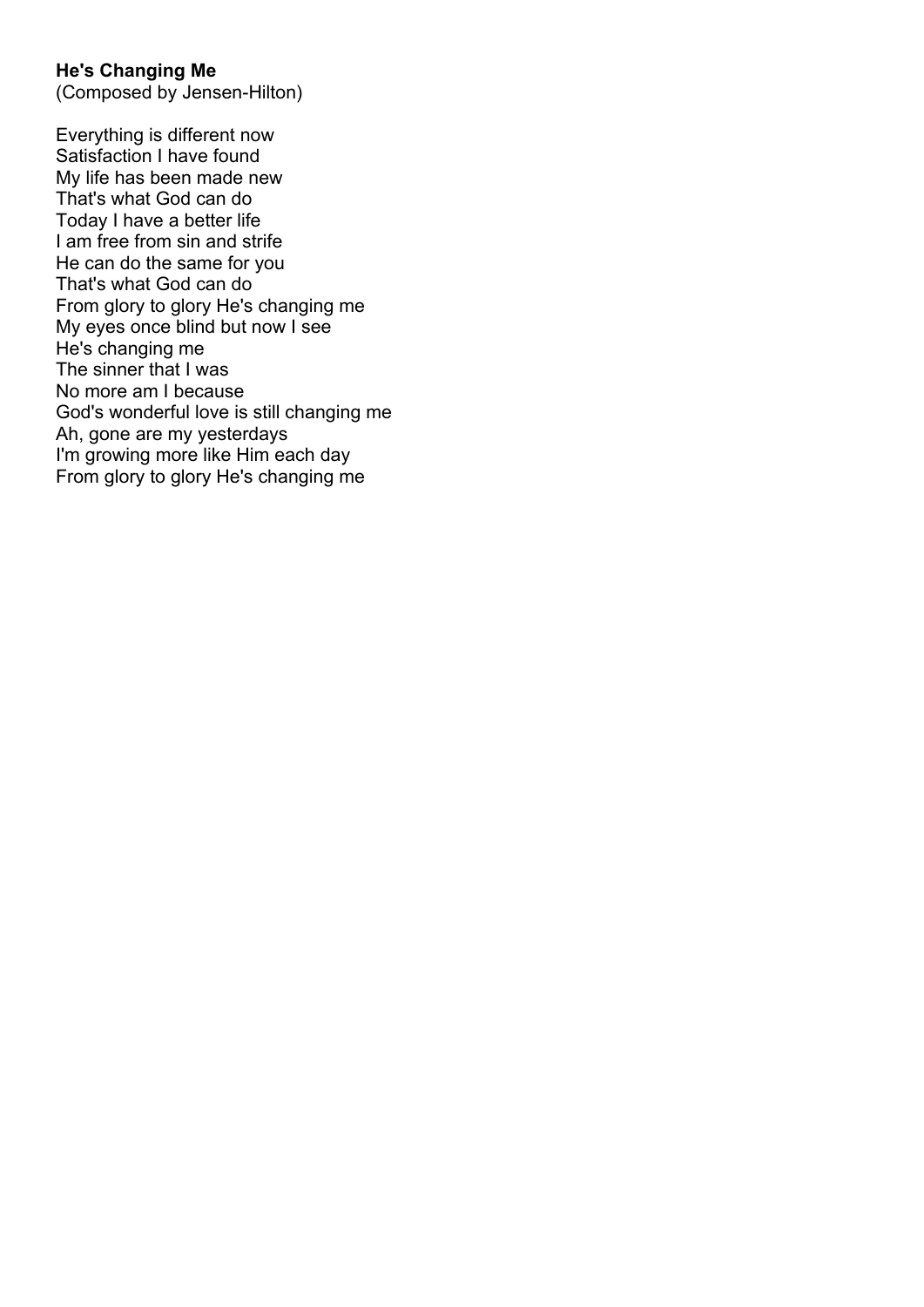## **Love Has Come Down**

By Galilee Emmanuel walked And to the broken and humble He talked In streams of beauty men could not see Angels of Glory watched over thee Love had come down Love had come down Oh the joyful sound Love had come down

Oh gentle Saviour, so kind and good We took and nailed you to a cross of wood You prayed for me, I pierced your side You took a thief to Paradise Love had come down Love had come down Tell it all around Love had come down

You went away back to your home But you had said we would never be alone You sent your Spirit down from above Your gentle Spirit, Spirit of love Love has come down Love has come down Oh the joyful sound Love has come down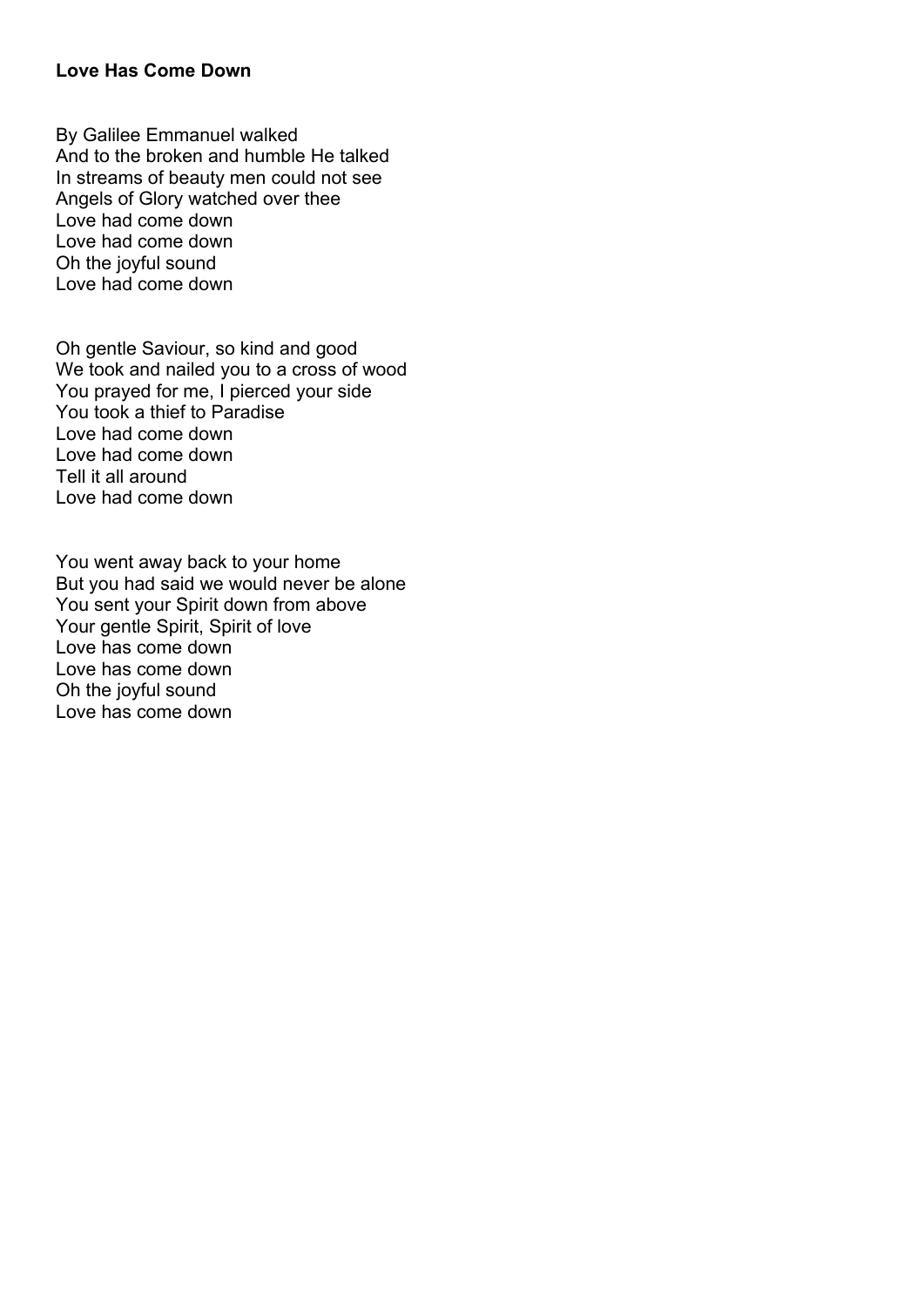# **Muddy Waters**

(Composed by John Pantry)

When at the dawn upon my knees to you I lift my eyes Solemn are the promises I make before I rise But at the day's end there's so little I can give to you And yet unclean you took me in and showed what love can do

#### *Chorus:*

On the muddy waters of my flesh you poured a living stream That washed away my sorrow and my fears And the stream became a river till the muddy waters cleared And the beauty of your face was mirrored there

And your love inspired a melody which filled my every part Its music burst from my dead lips and sang within my heart For Jesus you are everything that I will ever need Despite my sin you took me in and gave your gift of peace

*Chorus:* On the muddy waters, etc.

Oh Jesus you are everything that I will ever need Despite my sin you took me in and gave your gift of peace

*Chorus:* On the muddy waters, etc.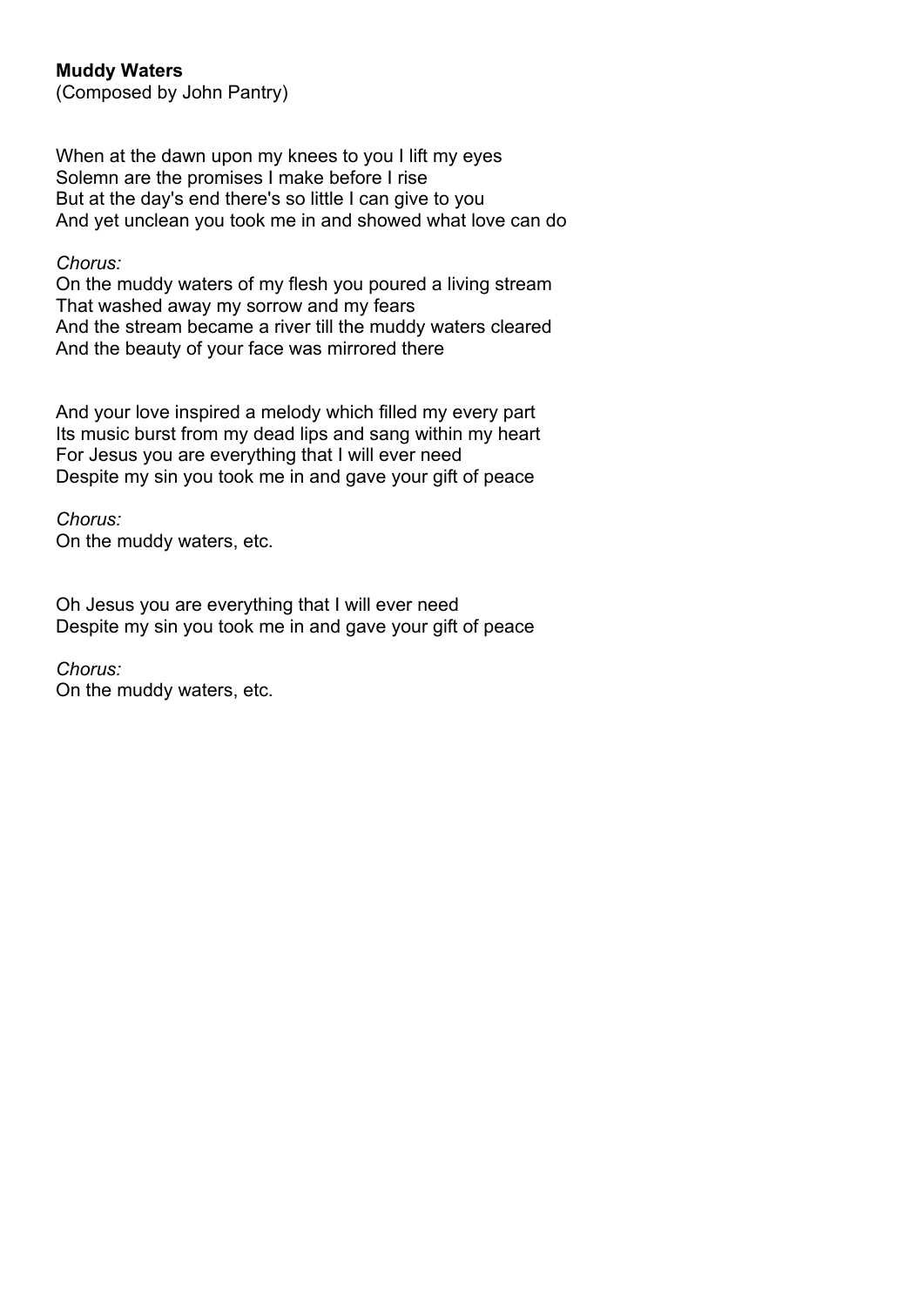# **Let Us Break Bread Together**

(Traditional)

Let us break bread together on our knees Let us break bread together on our knees When we fall down on our knees With our face to the rising sun Oh Lord have mercy on me

Let us drink wine together on our knees, etc.

Let us bow down together on our knees, etc.

Let us praise God together on our knees, etc.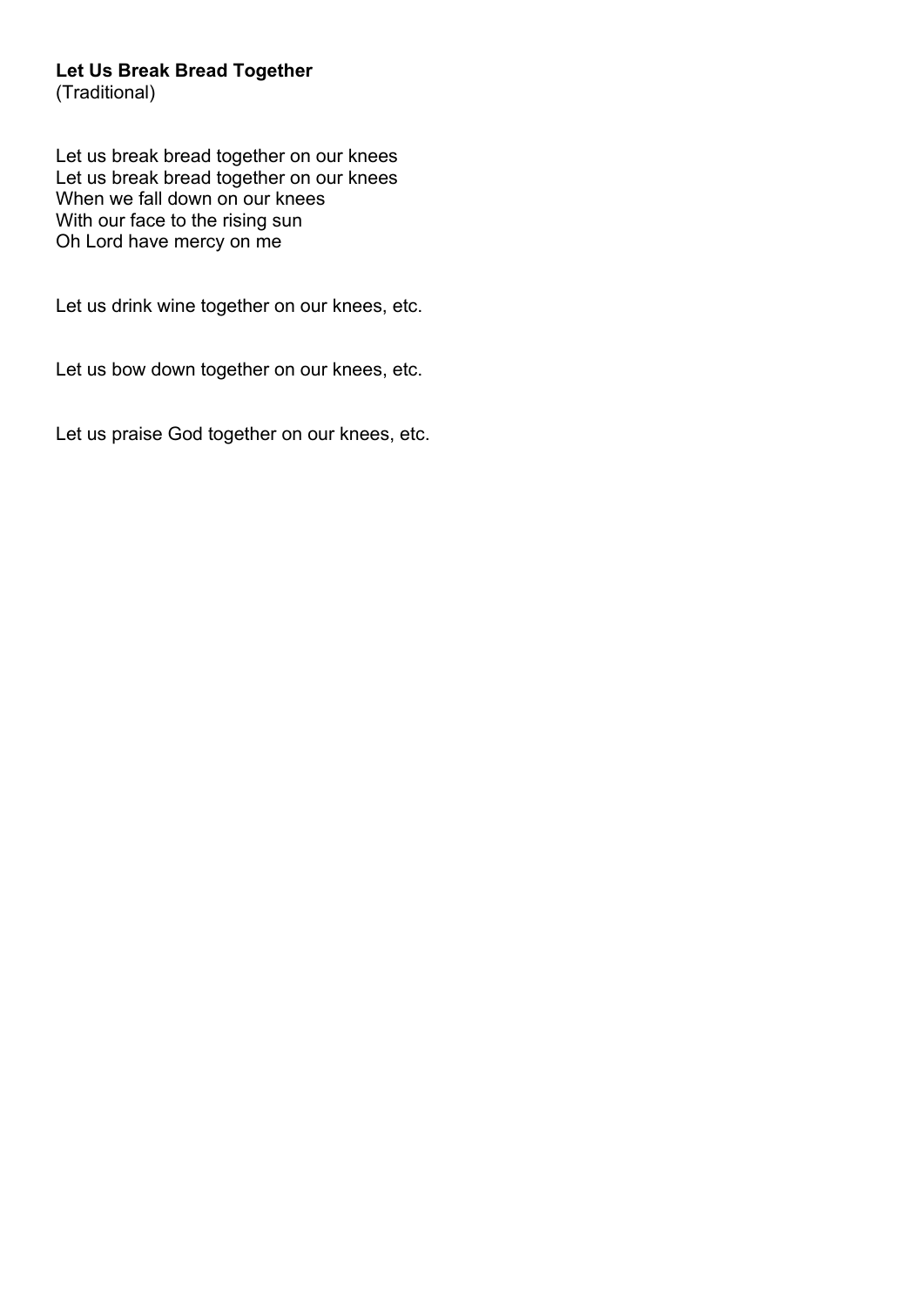# **Daughters Of Jerusalem**

(composed by Jean M. Evans)

Daughters of Jerusalem don't weep for me But cry for yourselves and all your babes For soon your echoes I will hear: Mountains please cover me

For soon you'll cry blessed to whom babes have none To arms that never held their young For soon your echoes I will hear: Mountains please cover me (Bridge) The Chosen One you've seen, to save you He must die They do this while the wood is green, not dry I'll hear your cry when the wood is dry: Oh save us Lord, save us Lord

As a hen doth 'neath her wings her brood caress I could do for Jerusalem no less For soon your echoes I will hear: Mountains please cover me

For soon your echoes I will hear: Mountains please cover me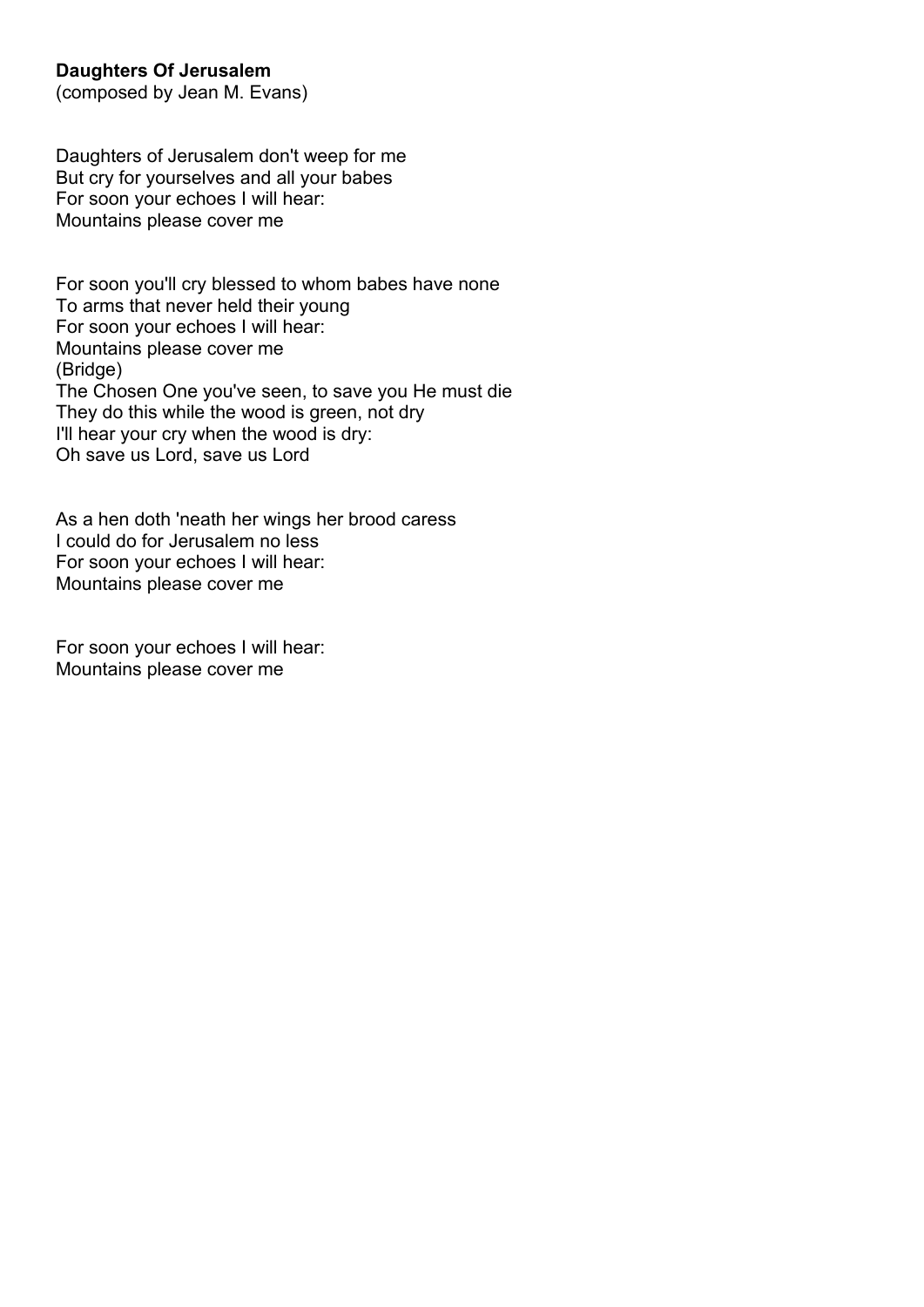## **Tomorrow**

(Composed by John Daniels)

Tomorrow can be brighter than today Tomorrow, now I'm walking back your way And sorrow will be gone as from today I love you in a very special way

Not many would forgive the things I've done If any, but you did, and now I've come Back empty, except for one thing to say: I love you in a very special way (Bridge) How can it be so easy? I've never understood All I can do is believe in you When you call me your son and your friend

Tomorrow can be brighter than today Not borrowed nor a penny have I payed Your sorrow is I left it till today You love me in a very special way You love me in a very special way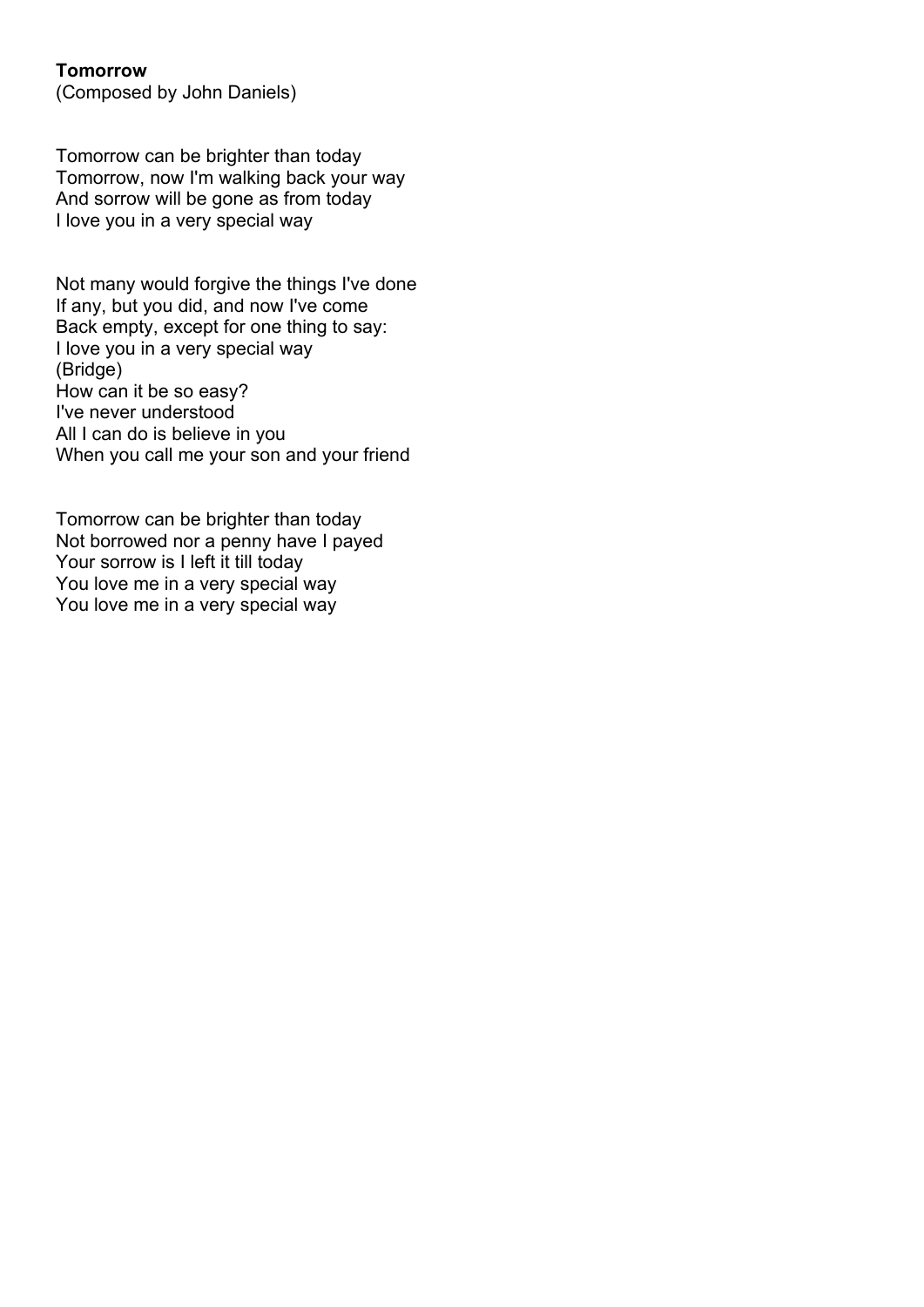## **Rainbow**

(Composed by Graham Kendrick)

You see the rainbow, I see the rain You see the hope and I see the pain And I need to see you clearly again Na na na, na na na na, na na na na na Na na na, na na na na, na na

I see the mountain, you see the view I'm looking at me, I should be looking at you You see the future, I see the past I see the picture, you see the artist Your eyes are clear and my eyes are dim I wanna see things like you do Please help me begin

I see confusion, you see a plan I can't conceive of what you understand You see the glory and I see the cross You see the gain but I see the loss And I need to see things clearly again Na na na, etc.

Well I loved my own life, thought it was grand But now I see cracks in the life I had planned It's better since Jesus reached out and touched me For I was a blind man before I could see I was a blind man before I could see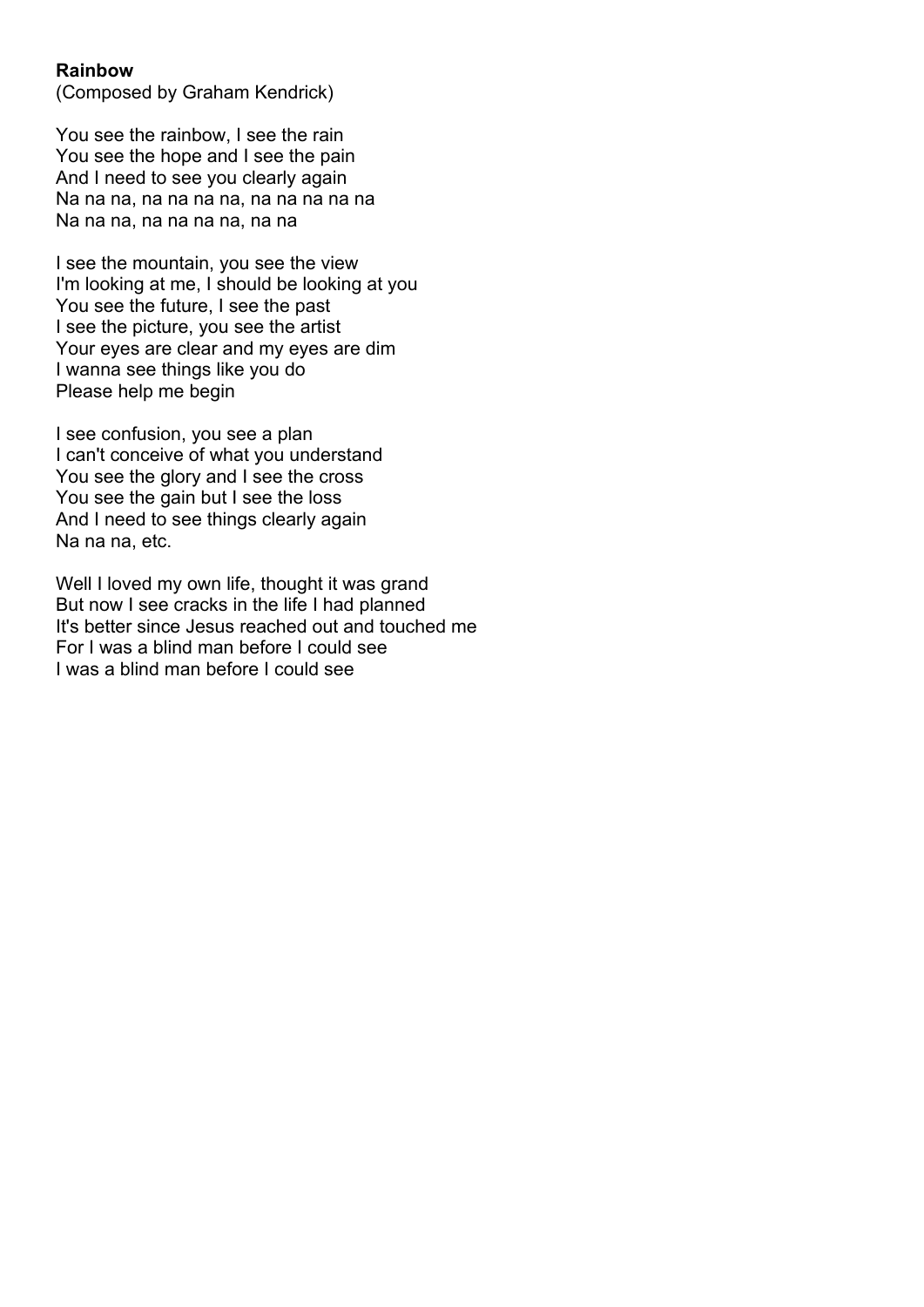# **The Kind Shepherd**

(Composed by Rambo)

The Shepherd looked down from his pasture above He saw this little sheep, unclaimed and unloved He could have left him to die all alone But the Shepherd simply called his name and he carried him home

#### *Chorus:*

Kind Shepherd feed him in pastures so green Let him drink cool water from the clear crystal stream Let him roam through the fields where the soul is free Oh kind Shepherd feed him in pastures so green

He sought for peace in a far distant land He longed for the touch of a kind friendly hand But then he met Jesus, and somehow he knew His soul had found peace and his searching was through

#### *Chorus:*

Kind Shepherd feed him in pastures so green Let him drink cool water from the cool crystal stream Let him roam through the fields where the soul is free O kind shepherd feed him in pastures so green.